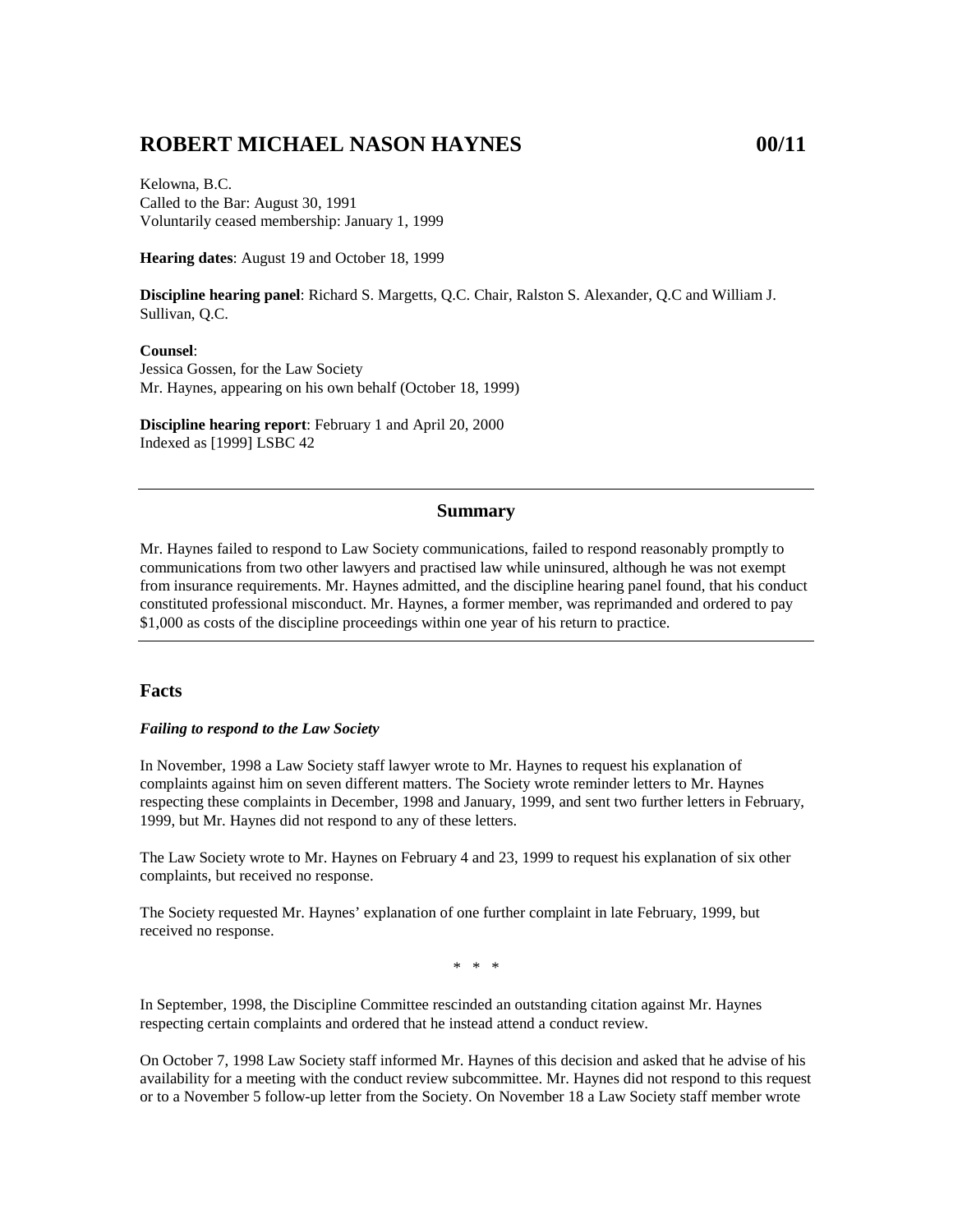again, noted the earlier efforts to contact Mr. Haynes and advised him that the conduct review had been set for December 14, 1998. In a telephone conversation with Mr. Haynes prior to that date, staff agreed that the conduct review could be rescheduled after the holiday season.

In January, 1999 the Law Society staff member wrote to Mr. Haynes to remind him of this telephone conversation and to urge him to contact her to discuss scheduling. Staff called Mr. Haynes on January 28, February 5 and February 17, 1999 and left messages for him to call. Staff wrote again on February 23, called and left further messages on March 5 and March 9. A further message was left and a letter sent on March 19, 1999. Mr. Haynes failed to respond to any of these communications.

# *Failing to respond to other lawyers*

Mr. Haynes failed to reply reasonably promptly to communications from two other lawyers on matters that required his response.

## *Engaging in the practice of law when uninsured*

Mr. Haynes continued to engage in the practice of law after June 30, 1998 although he had failed to pay the second instalment of the insurance fee and was not exempt from insurance.

\* \* \*

On November 27, 1998 Mr. Haynes undertook to cease practising law and consented to the appointment of a custodian for his practice. He did not renew his practising certificate at the end of 1998 and ceased membership in the Law Society.

# **Decision**

Mr. Haynes admitted, and the hearing panel found, that his conduct in failing to respond to Law Society communications, as required by Chapter 13, Rule 3 of the *Professional Conduct Handbook,* constituted professional misconduct.

He further admitted, and the hearing panel found, that his conduct in failing to reply reasonably promptly to communications from other lawyers on matters requiring a response, as required by Chapter 11, Rule 6 of the *Professional Conduct Handbook*, constituted professional misconduct.

He further admitted, and the panel found, that his conduct in engaging in the practice of law while uninsured, and not exempt from insurance requirements, constituted professional misconduct.

# **Penalty**

The hearing panel noted, from the authorities provided, that the range of penalty for similar misconduct ranged from a reprimand to a modest fine. The panel agreed with the Law Society's submission that a reprimand was appropriate in these circumstances.

The panel ordered that Mr. Haynes:

- 1. be reprimanded; and
- 2. pay \$1,000 as costs towards the discipline proceedings, payable within one year of his return to practice.